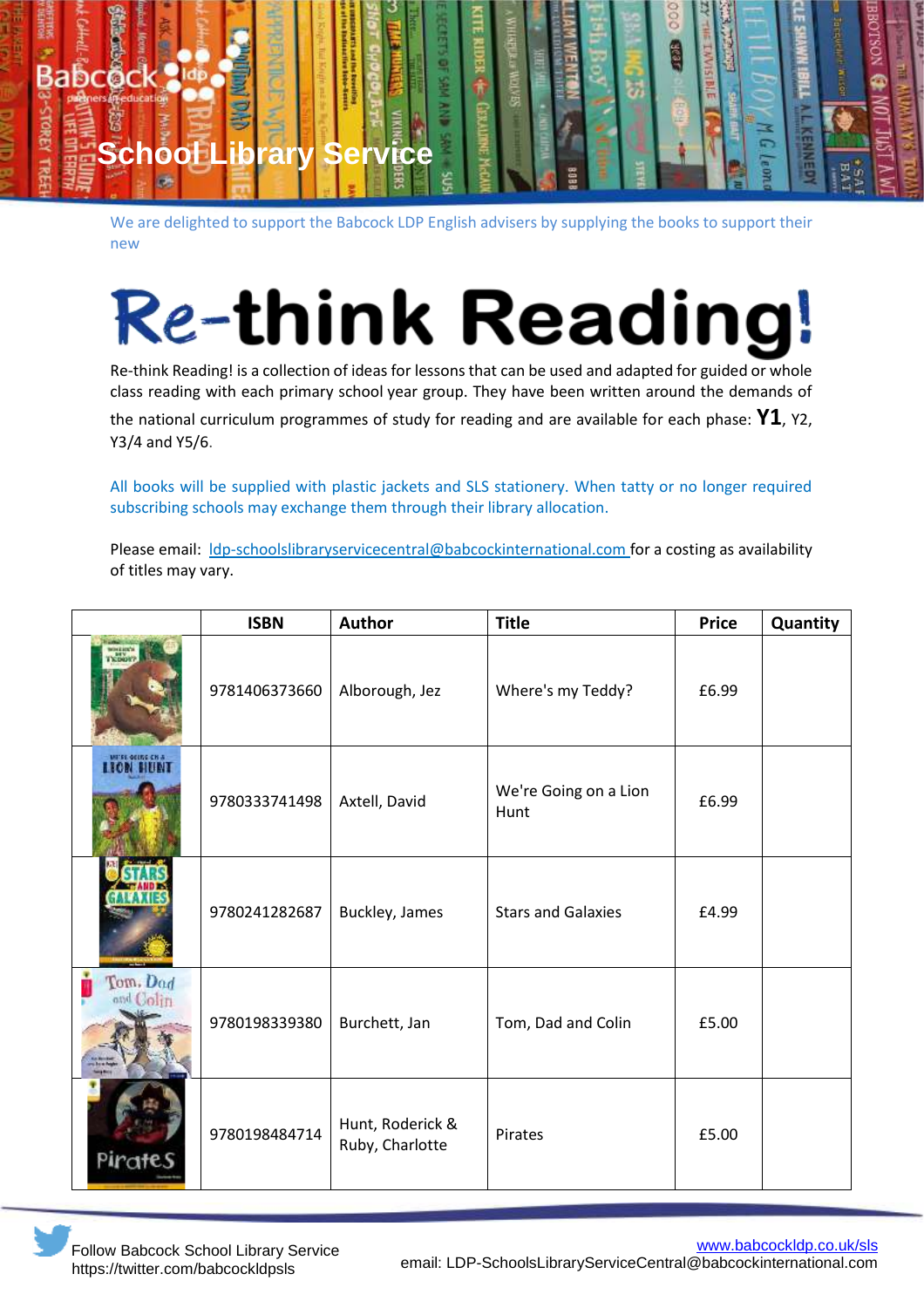

|                                      | 9781444918144 | Inkpen, Mick      | Kipper's A to Z                    | <b>OUT OF</b><br><b>PRINT</b> |  |
|--------------------------------------|---------------|-------------------|------------------------------------|-------------------------------|--|
| Giant<br><b>Animals</b>              | 9780198484882 | Llewellyn, Claire | <b>Giant Animals</b>               | £6.00                         |  |
|                                      | 9780433002659 | Lynch, Emma       | Sid is Sick                        | <b>OUT OF</b><br>PRINT        |  |
| Venue of LCSI<br>U. Stario           | 9781509862597 | Murphy, Jill      | Peace at Last                      | £6.99                         |  |
| Rosen Sille Iyle                     | 9781406365542 | Rosen, Michael    | The Bus is for Us                  | £7.99                         |  |
|                                      | 9781408260760 | Shipton, Paul     | There's Something in<br>the Garden | <b>OUT OF</b><br>PRINT        |  |
| <b>Monkey</b><br>$11$ Postic<br>Pipe | 9780198339571 | Thomson, Pat      | Monkey's Magic Pipe                | £6.00                         |  |
|                                      | 9781406284430 | Throp, Claire     | All About Flowers                  | £7.99                         |  |

Follow Babcock School Library Service https://twitter.com/babcockldpsls